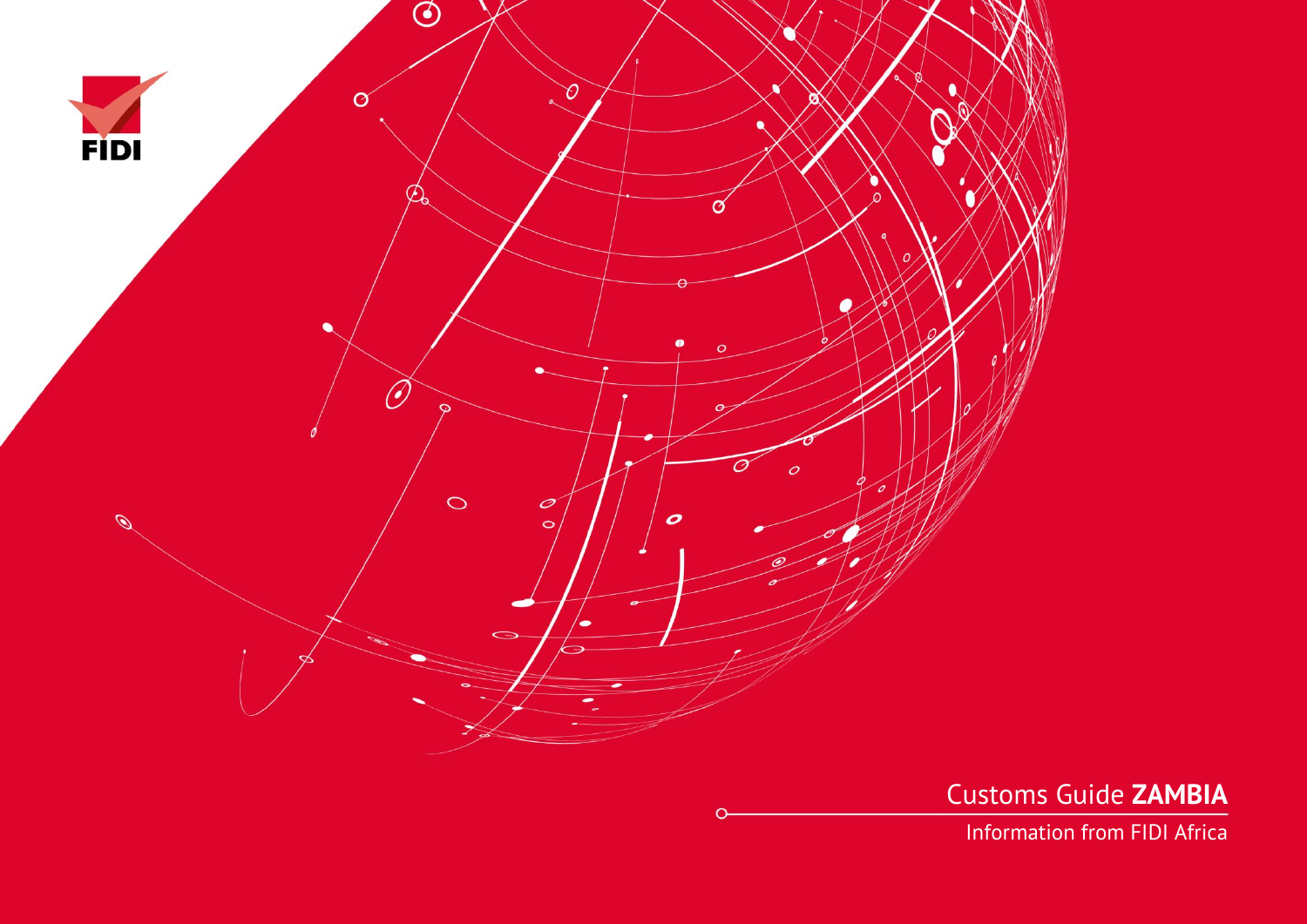## **Customs guide** ZAMBIA

## **The global quality standard for international moving.**

The FAIM label is your global assurance for a smooth, safe and comprehensive relocation process.





| <b>GOODS</b>                                                                                    | <b>DOCUMENTS REQUIRED</b>                                                                                                                                                                                                                                                                                                                                                                                                                                                                                                                                                                                                                                                                                                                                                                                                                       | <b>CUSTOMS PRESCRIPTIONS</b>                                                                                                                                                                                                                                                                                                                                                                                                                                                                                                                                                                                                                                | <b>REMARKS</b>                                                                                                                                                                                                                                                                                                                                                                                                                                                                                                                                                                                                                                                                                                                                                                                                                                                                                            |
|-------------------------------------------------------------------------------------------------|-------------------------------------------------------------------------------------------------------------------------------------------------------------------------------------------------------------------------------------------------------------------------------------------------------------------------------------------------------------------------------------------------------------------------------------------------------------------------------------------------------------------------------------------------------------------------------------------------------------------------------------------------------------------------------------------------------------------------------------------------------------------------------------------------------------------------------------------------|-------------------------------------------------------------------------------------------------------------------------------------------------------------------------------------------------------------------------------------------------------------------------------------------------------------------------------------------------------------------------------------------------------------------------------------------------------------------------------------------------------------------------------------------------------------------------------------------------------------------------------------------------------------|-----------------------------------------------------------------------------------------------------------------------------------------------------------------------------------------------------------------------------------------------------------------------------------------------------------------------------------------------------------------------------------------------------------------------------------------------------------------------------------------------------------------------------------------------------------------------------------------------------------------------------------------------------------------------------------------------------------------------------------------------------------------------------------------------------------------------------------------------------------------------------------------------------------|
| Recalled Zambian Diplomats Serving in Foreign<br>Missions under the Ministry of Foreign Affairs | Documents required prior to household goods<br>and personnel effects' arrival:<br>Original diplomatic passport.<br>×.<br>Original or Certified Letter of First<br>Appointment into Foreign Service.<br>Original or Certified Staff Recall Letter plus<br>Transfer letters to different Missions if any,<br>for those that have moved from one mission<br>to the other before final recall to Zambia.<br>Packing list in English (no abbreviations).<br>Valued Inventory list in English (not<br>insurance value. A detailed value per item is<br>required if shipments transit through South<br>Africa or any country. These must show<br>individual values of electrical appliances<br>and M/Vehicles.<br>Declaration of value for customs purposes<br>signed and dated by the client.<br>Individual TPIN (Taxpayer identification<br>number). | • The goods must be imported within 6<br>months of return date. Failure to do so<br>results in Duty and Taxes which the Ministry<br>refuses to take care off unless the Ministry<br>of Foreign Affairs itself causes the delay.<br>• Note that no multiple importation of one<br>item is allowed in a single consignment<br>(cooker, TV, sofa set, fridge) as it may be<br>considered as commercial goods.<br>A maximum of two motor vehicles is<br>allowed, one motor vehicle with a trailer or<br>one motor vehicle with one motor bike,<br>whichever the client choses to pick.<br>Anything more than stated above is taxable<br>and paid by the client. | • All documents' copies (passport, contracts,<br>letters of employment, etc.) MUST be<br>certified by the Legal Department of the<br>Ministry of Foreign Affairs.<br>• The shipper must be in the country when<br>the goods arrive.<br>Original passport is required.<br>• Household Goods and Vehicles must be<br>cleared separately and will incur as many<br>customs clearance fees as the number of<br>customs entries.<br>A shipment containing household goods + a<br>car + a trailer will require 3 different<br>customs entries.<br>• New items can be imported as long as they<br>are HHE (because the Ministry pays the<br>Taxes in form of Government Vouchers).<br>Diplomatic shipments are subject to<br>Removals in Bond (RIB) and final cleared in<br>Lusaka.<br>All shipments for recalled diplomats have to<br>go to Lusaka for onward delivery pending<br>government vouchers issuance. |
| Removal of Returning Zambian citizens,<br>including Diplomats                                   | Documents required prior to household goods<br>and personnel effects arrival in Zambia:<br>Original Passport.<br>$\mathbf{u}$ .<br>A letter of offer of Employment<br>(Employment Contract to work outside<br>Zambia) and a Letter of Separation of                                                                                                                                                                                                                                                                                                                                                                                                                                                                                                                                                                                             | Returning residents must have been out of<br>Zambia for a minimum of 2 years to qualify<br>for "Duty & Tax Free" Importation of their<br>Used Households Goods and Personal<br>Effects plus one M/Vehicle per Household.<br>For the M/Vehicle, documentary proof of                                                                                                                                                                                                                                                                                                                                                                                         | • All documents' copies (passport, contracts,<br>letter of employment, etc.) MUST be<br>certified by the Zambian High Commission<br>in the country of origin or by a<br>Commissioner of Oath.<br>• The shipper must be in the country when                                                                                                                                                                                                                                                                                                                                                                                                                                                                                                                                                                                                                                                                |

## All rights reserved. This publication may not be reproduced in any form without the permission of the FIDI Global Alliance. The FIDI Global Alliance cannot take responsibility for the contents of this publication. It is recommended to verify this information with a FIDI Affiliate prior to shipping. This document is produced based on the information supplied at the mentioned date.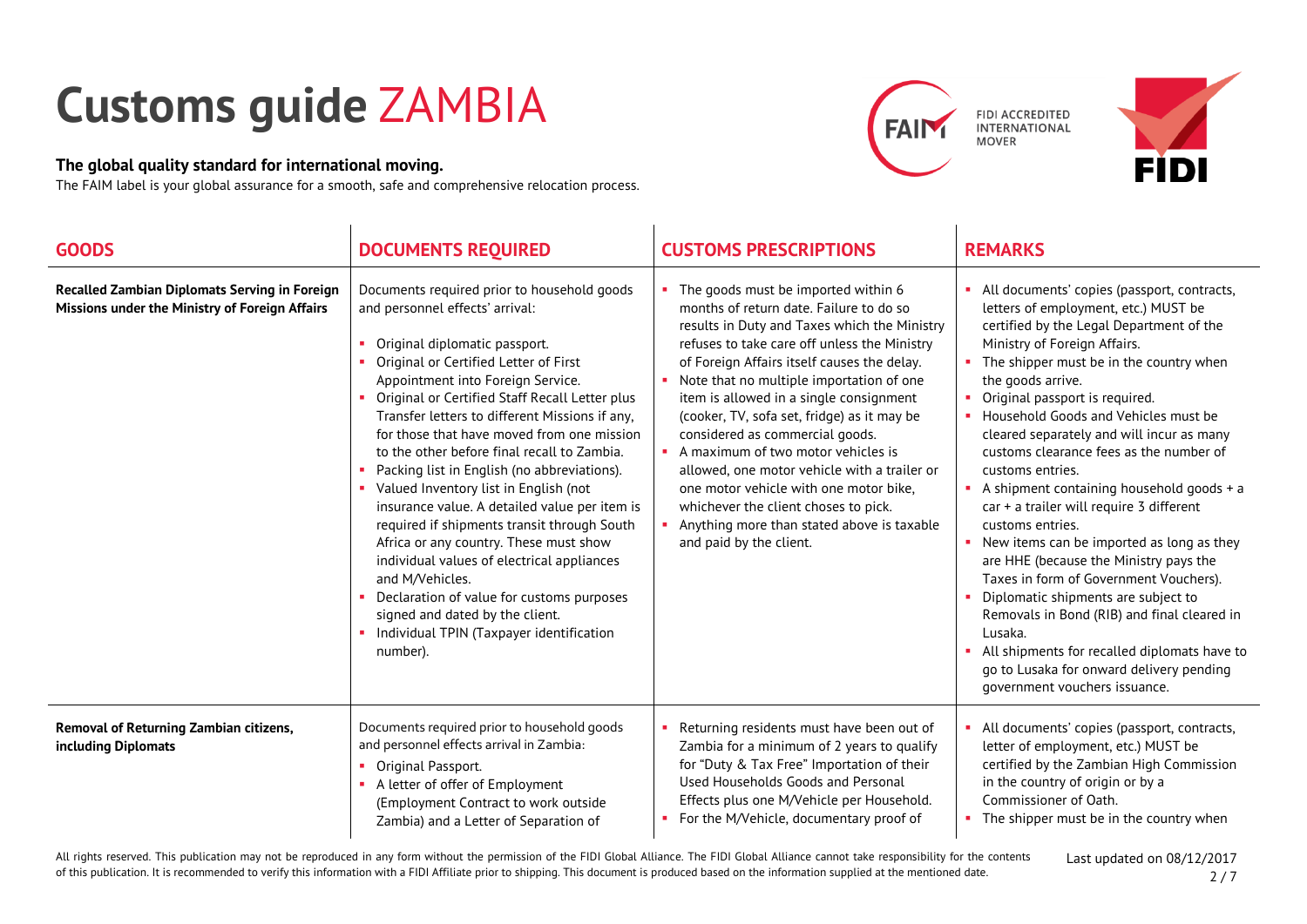| <b>GOODS</b> | <b>DOCUMENTS REQUIRED</b>                                                                                                                                                                                                                                                                                                                                                                                                                                                                                                                                          | <b>CUSTOMS PRESCRIPTIONS</b>                                                                                                                                                                                                                                                                                                                                                                                                                                                                                                                                                                                                                                                                                                                                                   | <b>REMARKS</b>                                                                                                                                                                                                                                                                                                                                                                                                                                                                                                                                                                                                                                                                                                                                                                                                                                                                                                                                                                                                                                                                                                                                                                                                                                                                                                                                                                                                                                                                                                                                                                                |
|--------------|--------------------------------------------------------------------------------------------------------------------------------------------------------------------------------------------------------------------------------------------------------------------------------------------------------------------------------------------------------------------------------------------------------------------------------------------------------------------------------------------------------------------------------------------------------------------|--------------------------------------------------------------------------------------------------------------------------------------------------------------------------------------------------------------------------------------------------------------------------------------------------------------------------------------------------------------------------------------------------------------------------------------------------------------------------------------------------------------------------------------------------------------------------------------------------------------------------------------------------------------------------------------------------------------------------------------------------------------------------------|-----------------------------------------------------------------------------------------------------------------------------------------------------------------------------------------------------------------------------------------------------------------------------------------------------------------------------------------------------------------------------------------------------------------------------------------------------------------------------------------------------------------------------------------------------------------------------------------------------------------------------------------------------------------------------------------------------------------------------------------------------------------------------------------------------------------------------------------------------------------------------------------------------------------------------------------------------------------------------------------------------------------------------------------------------------------------------------------------------------------------------------------------------------------------------------------------------------------------------------------------------------------------------------------------------------------------------------------------------------------------------------------------------------------------------------------------------------------------------------------------------------------------------------------------------------------------------------------------|
|              | Employment or Termination of Contract.<br>(documentary proof of having been away for<br>at least two years minimum).<br>Packing list in English (no abbreviations).<br>Valued Inventory list in English (not<br>insurance value. A detailed value per item is<br>required if shipments transit through South<br>Africa or any country. These must show<br>individual values for all electrical appliances<br>and vehicles.<br>Declaration of value for customs purposes<br>signed and dated by the client.<br>Individual TPIN (Taxpayer identification<br>number). | ownership before their final return to<br>Zambia is required for the M/Vehicle to<br>qualify for Tax Free Importation into<br>Zambia.<br>Documentation required for a Motor Vehicle<br>to qualify as 'having owned before return'<br>can be in form of:<br>• Purchase invoice showing date of<br>purchase before return date to Zambia,<br>• Valuation Certificate from Authorised Car<br>Dealership,<br>• Certificate of Ownership dated before<br>date of return to Zambia.<br>• Only one Motor Vehicle or one Motor Cycle<br>will qualify Tax Free importation into<br>Zambia.<br>The goods must be imported within (6) six<br>months of return date. Failure to do so<br>results in "Duty and Taxes" applying.<br>New items are subject to Import Duties &<br>Taxes + VAT. | the goods arrive and original passport is<br>required.<br>Please note that for returning Zambians the<br>original passport where the first exit on<br>taking up employment or studies abroad are<br>required, including the passports issued in<br>between if any.<br>• Household Goods and Vehicles must be<br>cleared separately and will incur as many<br>customs clearance fees as the number of<br>customs entries.<br>A shipment containing household goods + a<br>car + a trailer will require 3 different<br>customs entries.<br>• All Returning Residents/Citizens, New<br>Residents (Expatriates) and (Some Returning<br>Diplomats that are not involved with of the<br>Ministry of Foreign Affairs) are required to<br>attend interviews at the Zambia Revenue<br>Authority Offices under the customs division<br>for importation of household goods for<br>verification of duty free clearance.<br>• They must present the original passport,<br>original work permit (applicable to New<br>Residents/Expatriates), vehicle<br>documents, original contract and letter of<br>offer, Employment Contract to work<br>outside Zambia and a Letter of separation<br>of Employment or Termination of<br>Contract.<br>After the interviews, the customs official<br>must stamp the copy of the passport, one<br>with the full particulars (photo page),<br>copies of the passport both the Exit and<br>Entry stamp for Returning<br>Citizens/Diplomats.<br>• For New Residents/Expatriates - only a<br>copy of the Entry stamp is required,<br>copies of the work permit, copies of the |

All rights reserved. This publication may not be reproduced in any form without the permission of the FIDI Global Alliance. The FIDI Global Alliance cannot take responsibility for the contents of this publication. It is recommended to verify this information with a FIDI Affiliate prior to shipping. This document is produced based on the information supplied at the mentioned date.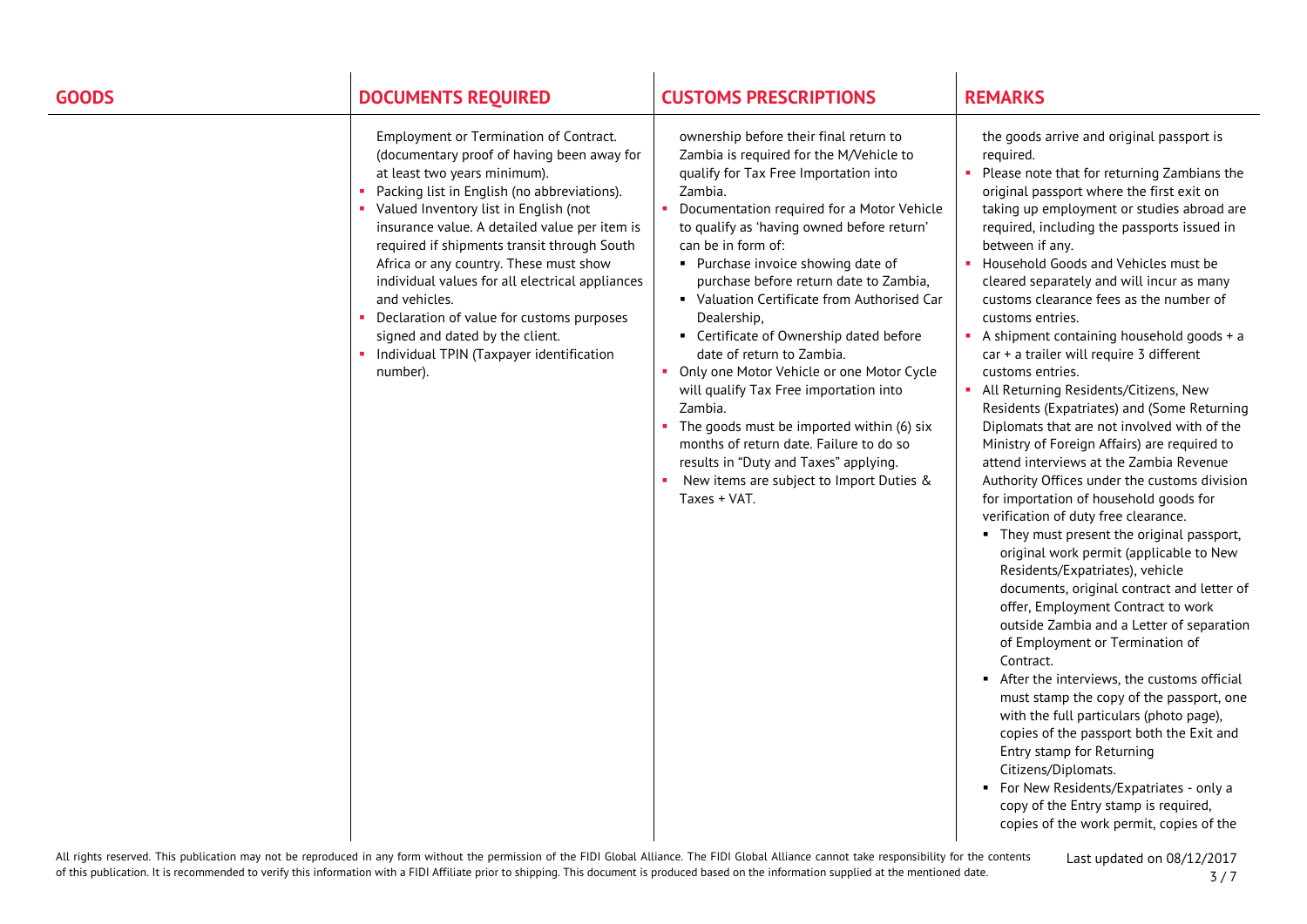| <b>GOODS</b>                                                                                                                                                             | <b>DOCUMENTS REQUIRED</b>                                                                                                                                                                                                                                                                                                                                                                                                                                                                                                                                                                                                                                                                     | <b>CUSTOMS PRESCRIPTIONS</b> | <b>REMARKS</b>                                                                                                                                                                                                                                                                                                                                                                                                                                                                                                                                                                                    |
|--------------------------------------------------------------------------------------------------------------------------------------------------------------------------|-----------------------------------------------------------------------------------------------------------------------------------------------------------------------------------------------------------------------------------------------------------------------------------------------------------------------------------------------------------------------------------------------------------------------------------------------------------------------------------------------------------------------------------------------------------------------------------------------------------------------------------------------------------------------------------------------|------------------------------|---------------------------------------------------------------------------------------------------------------------------------------------------------------------------------------------------------------------------------------------------------------------------------------------------------------------------------------------------------------------------------------------------------------------------------------------------------------------------------------------------------------------------------------------------------------------------------------------------|
|                                                                                                                                                                          |                                                                                                                                                                                                                                                                                                                                                                                                                                                                                                                                                                                                                                                                                               |                              | contracts and copies of the motor vehicle<br>documents in order to have the TPIN<br>activated for rebate clearance and to<br>enable clearance registration on the<br>customs system.                                                                                                                                                                                                                                                                                                                                                                                                              |
| <b>Removal of Foreign Residents</b><br>(new residents)<br>(holders of foreign Passport + Employment,<br>Investors, Self-Employment, Spouse &<br><b>Resident Permits)</b> | • Original passport, showing date of first entry<br>in Zambia to take up employment.<br>• Original Employment/Spouse/Self<br>Employment/Investor or Residence Permit<br>(not temporary work permit).<br>A letter of Employment or Contract from<br>Employer.<br>Packing List in English (no abbreviations).<br>• Valued Inventory list in English (not<br>insurance value. A detailed value per item is<br>required if shipments transit through South<br>Africa. These must show individual values<br>for all electrical appliances and vehicles).<br>Declaration of value for customs purposes<br>signed and dated by the client.<br>• Individual TPIN (Taxpayer identification<br>number). | • Same as above for rates.   | • Same as above.                                                                                                                                                                                                                                                                                                                                                                                                                                                                                                                                                                                  |
| <b>Diplomats removals</b>                                                                                                                                                | • Certified colour copy of diplomatic passport,<br>certified by the Customs including the entry<br>visa page.<br>• A Letter of Introduction from the local<br>mission in Zambia.<br>• Certified Diplomatic Card or Diplomatic<br>Permit Copies issued by the Zambian<br>Immigration in colour certified by the local<br>mission or Zambian Customs.<br>• Approved Note Verbal by the Zambian<br>Ministry of Foreign Affairs.<br>• Copy of inventory and Declaration of Value.<br>• Individual TPIN (Taxpayer identification<br>number).                                                                                                                                                       | Duty and Tax free.           | • The shipper must be in Zambia prior to the<br>arrival of his goods, as he must first officially<br>register at the Zambia Department of<br>Foreign Affairs.<br>• Diplomatic shipments can only be cleared in<br>Lusaka. They must therefore be removed in<br>Bond (RIB) from the boarder to Lusaka<br>terminal.<br>An extra bond Fee of USD 100 applies.<br>• The clearance process takes between 3 to 5<br>days depending on the approval from the<br>Ministry of Foreign Affairs and the shipment<br>must therefore be offloaded from the truck<br>to avoid "Truck standing time". Additional |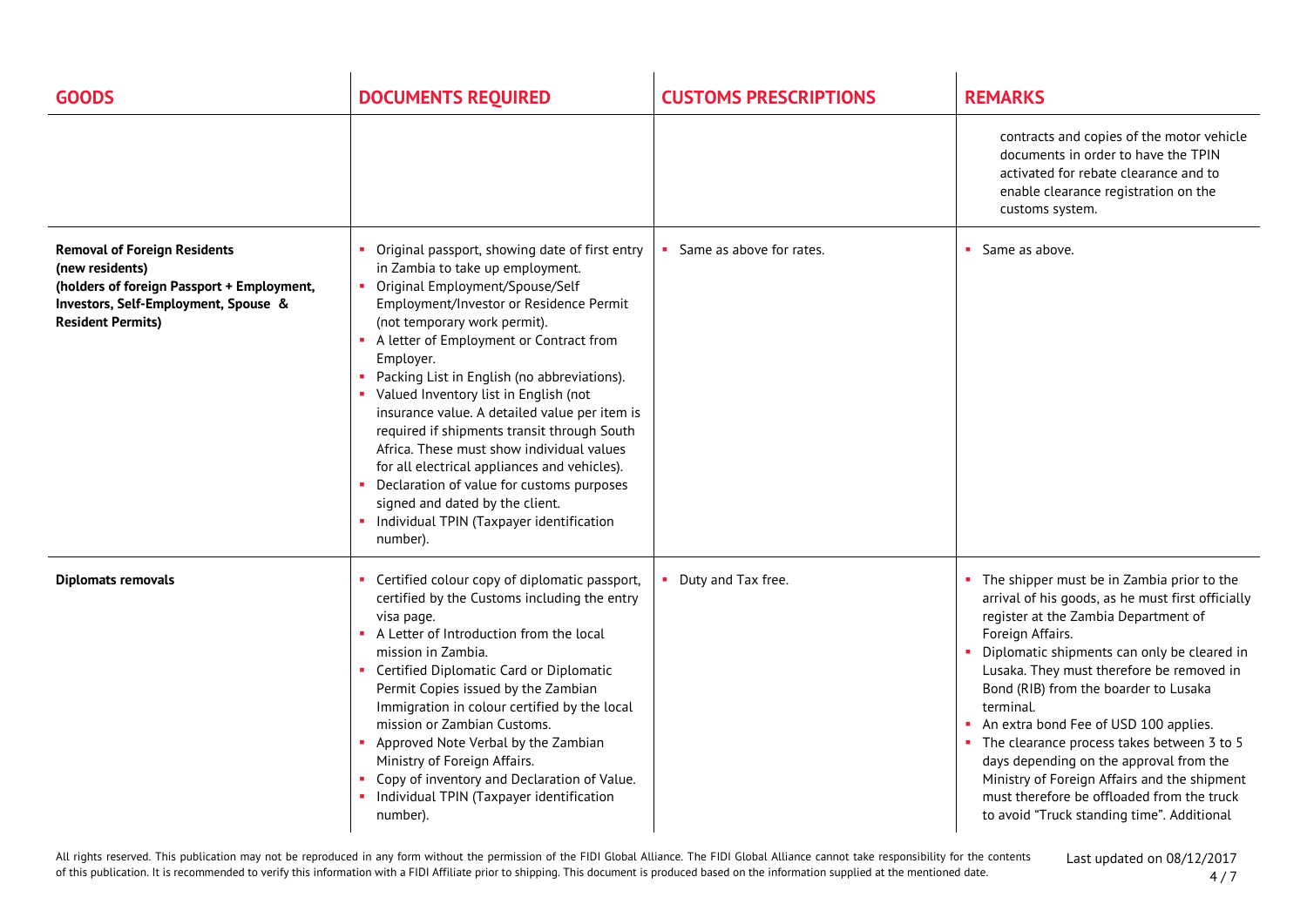| <b>GOODS</b>                                              | <b>DOCUMENTS REQUIRED</b>                                                                                                                                                                                                                                                                                                                                                                                                                                                                                               | <b>CUSTOMS PRESCRIPTIONS</b>                                                                                                                                                                                                                                                                                                                                                                                                                                                                                                                                                                                                                                                                                                                                                                                                                                                                                                                                                                                                                                                                                                                                                              | <b>REMARKS</b>                                                                                                                                                                                                                                                                                                                                                                                                                                                                                                                                                                                                                           |
|-----------------------------------------------------------|-------------------------------------------------------------------------------------------------------------------------------------------------------------------------------------------------------------------------------------------------------------------------------------------------------------------------------------------------------------------------------------------------------------------------------------------------------------------------------------------------------------------------|-------------------------------------------------------------------------------------------------------------------------------------------------------------------------------------------------------------------------------------------------------------------------------------------------------------------------------------------------------------------------------------------------------------------------------------------------------------------------------------------------------------------------------------------------------------------------------------------------------------------------------------------------------------------------------------------------------------------------------------------------------------------------------------------------------------------------------------------------------------------------------------------------------------------------------------------------------------------------------------------------------------------------------------------------------------------------------------------------------------------------------------------------------------------------------------------|------------------------------------------------------------------------------------------------------------------------------------------------------------------------------------------------------------------------------------------------------------------------------------------------------------------------------------------------------------------------------------------------------------------------------------------------------------------------------------------------------------------------------------------------------------------------------------------------------------------------------------------|
|                                                           |                                                                                                                                                                                                                                                                                                                                                                                                                                                                                                                         |                                                                                                                                                                                                                                                                                                                                                                                                                                                                                                                                                                                                                                                                                                                                                                                                                                                                                                                                                                                                                                                                                                                                                                                           | charges for grounding and reloading will<br>apply and be invoiced accordingly.<br>Customs has become very strict on all<br>import shipments regardless of the<br>importer's status!                                                                                                                                                                                                                                                                                                                                                                                                                                                      |
| Cars, Caravans, Motor bikes, Quads, Trailers<br>and Boats | Original Certificate of Registration or<br>Certificate of Ownership.<br>Purchase invoice or letter of sale in English.<br>Latest Valuation Certificate.<br>Police clearance certificate (Interpol or<br>SARPCCO for Motor Vehicles imported<br>within SADC Region).<br>• Certified copy of passport, showing date of<br>departure & date of return.<br>• For diplomats:<br>• Diplomatic Clearance completed by the<br>Diplomatic representation and<br>countersigned by the Department of<br>Foreign Affairs in Zambia. | Both New Residents (Foreign Nationals) and<br>Returning Zambian Nationals having lived<br>abroad for more than 2 years are allowed to<br>import one motor vehicle duty and tax free<br>provided the vehicle was owned by the<br>importer before arrival date in Zambia.<br>• Any additional Motor Vehicles can be<br>imported into Zambia though subjected to<br>paying Import taxes.<br>• The Zambian Customs value stands and<br>the duties are calculated and must be<br>paid in Zambian Kwacha prior to leaving<br>the border.<br>• The current rates based on CIF value are<br>$25\%$ duties + 30% excise duties +30%<br>advance income tax + 16% VAT on the<br>cumulated total.<br>• Vehicles more than 5 years are subject to<br>MVA - Motor Vehicle Surcharge Penalty<br>of plus minus USD 250.00 Depending on<br>ROE.<br>• Vehicles with more than two (2) litres<br>engine capacity are also subject to paying<br>plus minus USD 100.00 MVF - Motor<br>Vehicle Fee and CES - Carbon Emissions<br>Surcharge.<br>• CES are dependent on size of the vehicle.<br>Foreign diplomats can import Duty and Tax-<br>free one (1) Motor Vehicle maximum per<br>diplomat (Per Household). | Although M/Vehicles and Personal Effects<br>imported by returning Zambian Diplomats<br>are NOT duty and Tax free, the Department<br>of Foreign Affairs pays those Duties and<br>Taxes on behalf of the returning Diplomat<br>by means of Voucher. The issuing of such<br>vouchers takes up to 3 months from the date<br>of entry. The vehicle cannot get cleared<br>before the voucher is issued.<br>Vehicles belonging to returning Zambian<br>Diplomats can only be cleared in Lusaka.<br>They must therefore be Removed In Bond<br>(RIB) from the boarder to Lusaka terminal.<br>An extra bond Fee of USD 100 applies per<br>vehicle. |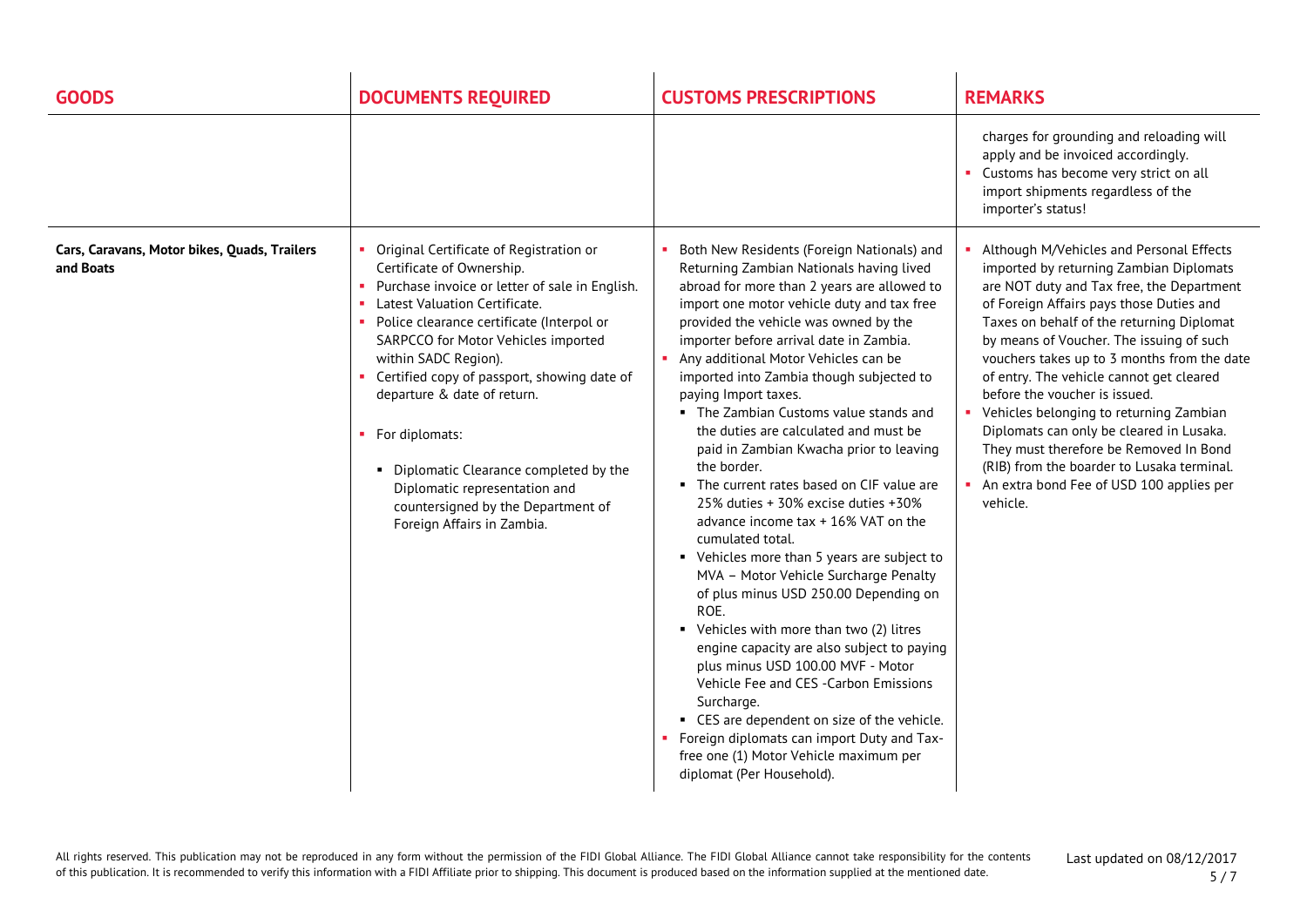| <b>GOODS</b>   | <b>DOCUMENTS REQUIRED</b> | <b>CUSTOMS PRESCRIPTIONS</b>                                                                                                                                                                                                                                                                                                                                            | <b>REMARKS</b>                                                                                                     |
|----------------|---------------------------|-------------------------------------------------------------------------------------------------------------------------------------------------------------------------------------------------------------------------------------------------------------------------------------------------------------------------------------------------------------------------|--------------------------------------------------------------------------------------------------------------------|
| <b>Alcohol</b> |                           | An individual is allowed to import tax free in<br>to Zambia the following maximum<br>quantities of alcohol:<br>■ Two litres of alcohol not exceeding 22%<br>in volume of alcoholic quantity.<br>• Four litres of still wine.<br>• Sixteen litres of beer.<br>• Note also that when the above are<br>combined, the alcoholic quantity must not<br>exceed 100% in volume. | Please note that customs has become very<br>strict on all import shipments regardless of<br>the importer's status. |